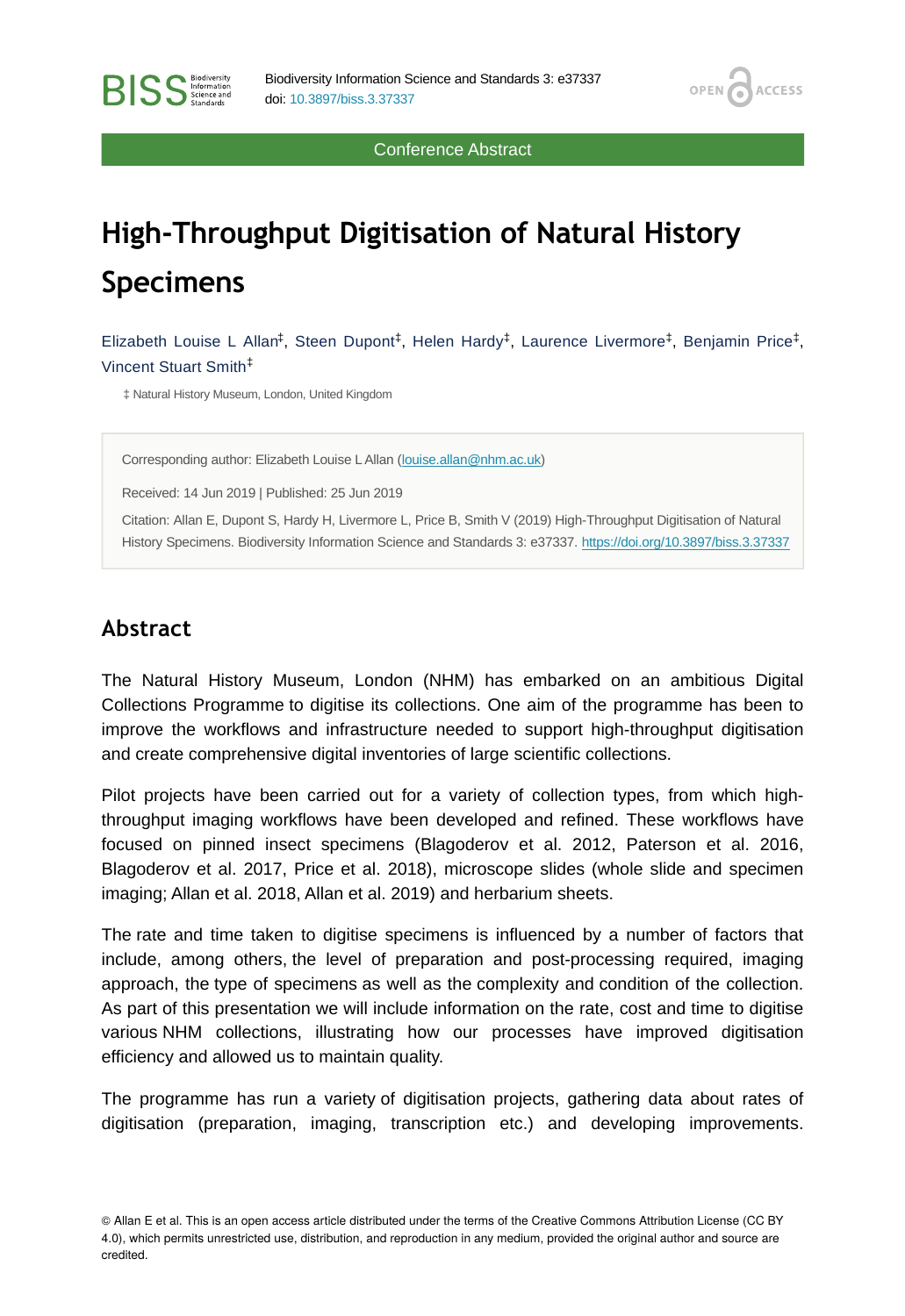Collection types such as microscope slides and herbarium sheets lend themselves to higher imaging rates, while other collections such as pinned insects, which require greater amounts of specimen handling to remove labels, tend to have lower imaging rates (Fig. 1). In order to increase efficiency, we have developed approaches that minimise specimen handling. For example, workflows for pinned insects such as the Angled Label Image Capture and Extraction (ALICE) do not require the removal of specimen labels from the pin as the system can capture angled images of the labels, thus increasing the imaging rate three-fold (Fig. 1).



### <sup>++</sup> SD (standard deviation) =  $(b - a) / 6$

#### Figure 1.

Real world imaging rates for pinned insect specimens, microscope slides and herbarium sheets for high-throughput workflows showing the impact of collection type and digitisation approach.

Another approach taken is to semi-automate mass digitisation using a combination of temporary and permanent Data Matrix barcode labels (Allan et al. 2019). By using multiple barcodes at the imaging stage to encode information associated with each specimen (i.e. unique identifier, location in the collection, taxonomic name, type status etc.; Fig. 2), we can run a series of automated processes, including file renaming, image processing and bulk import into the Museum's collection management system. Through adaptation of our workflows with this new approach we have increased the efficiency of digitisation processes, illustrating how simple activities, like automated file renaming, reduces image post-processing time, minimises human error and can be applied across multiple collection types.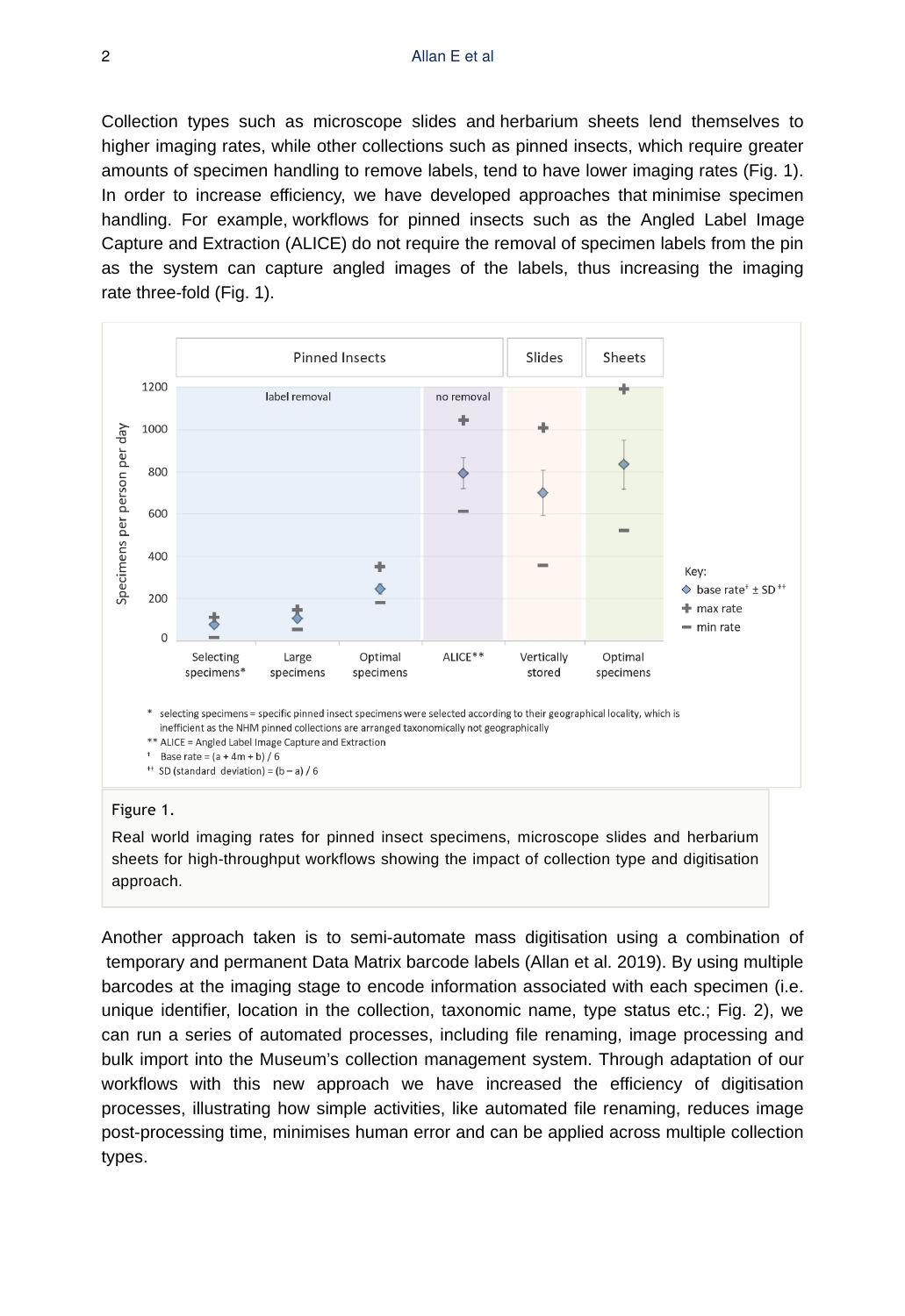

## Figure 2.

Imaging specimens using the multiple barcode workflow. (a) Standard imaging setup consisting of a vertically mounted DSLR camera, a custom-built lightbox and an imaging template. (b) Imaging template with a specimen (slide) and various temporary labels with metadata encoded in Data Matrix barcodes, are cropped from the final image (primary key values are used in the CMS to ensure a 1:1 match).

## **Keywords**

automation, 2D barcodes, natural history collections, mass digitisation, pinned insect specimens, microscope slides, herbarium sheets

## **Presenting author**

Louise Allan

# **Presented at**

Biodiversity\_Next 2019

# **References**

- Allan EL, Price BW, Shchedrina O, Dupont S, Livermore L, Smith V (2018) A low cost approach to specimen level imaging of natural history microscope slides using a DSLR system. OSF Preprint <https://doi.org/10.31219/osf.io/dvmsh>
- Allan EL, Livermore L, Price B, Shchedrina O, Smith V (2019) A novel automated mass digitisation workflow for natural history microscope slides. Biodiversity Data Journal 7: e32342. <https://doi.org/10.3897/bdj.7.e32342>
- Blagoderov V, Kitching I, Livermore L, Simonsen T, Smith V (2012) No specimen left behind: industrial scale digitization of natural history collections. ZooKeys 209: 133‑146. <https://doi.org/10.3897/zookeys.209.3178>